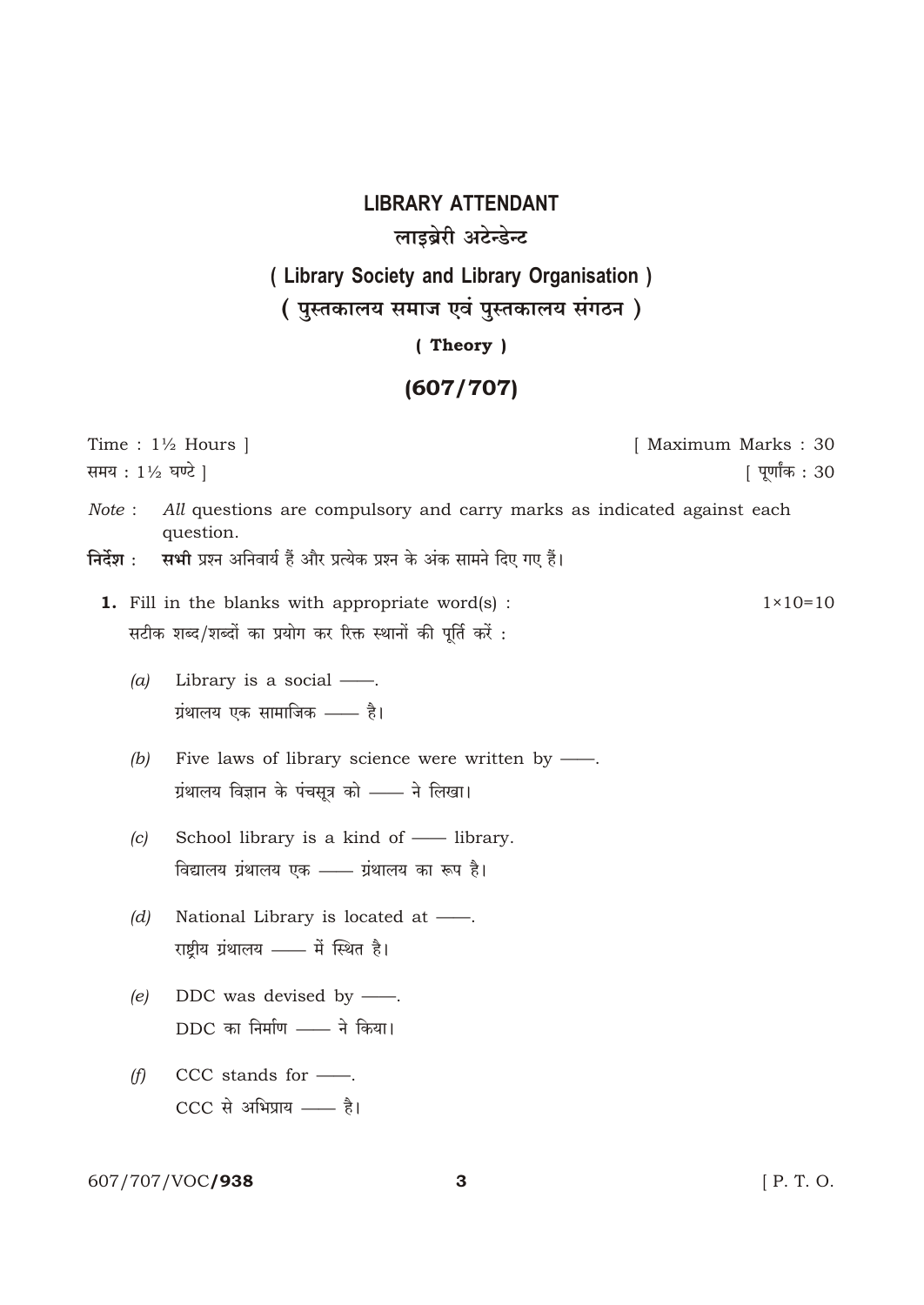- *(g)* CAS is an example of —— service. CAS - सेवा का एक उदाहरण है।
- *(h)* Circulation service refers to ——. देय-आदेय सेवा से अभिप्राय —— है।
- *(i)* Journal is also known as ——. पत्रिका को —— के नाम से भी जाना जाता है।
- *(j)* —— is the father of library science in India. —— को भारत में ग्रंथालय विज्ञान का जनक कहते हैं।
- **2.** Write short notes on any *five* of the following : 1×5=5 <u>निम्नलिखित में से किन्ही **पाँच** पर संक्षिप्त टिप्पणियाँ लिखें :</u>
	- *(a)* Academic library शैक्षणिक ग्रंथालय
	- *(b)* Public library सार्वजनिक ग्रंथालय
	- *(c)* Reference service संदर्भ सेवा
	- *(d)* Document प्रलेख
	- *(e)* Classification वर्गीकरण
	- *(f)* Cataloguing प्रसूचीकरण
	- *(g)* Reprography रिप्रोग्राफी

607/707/VOC/938 4